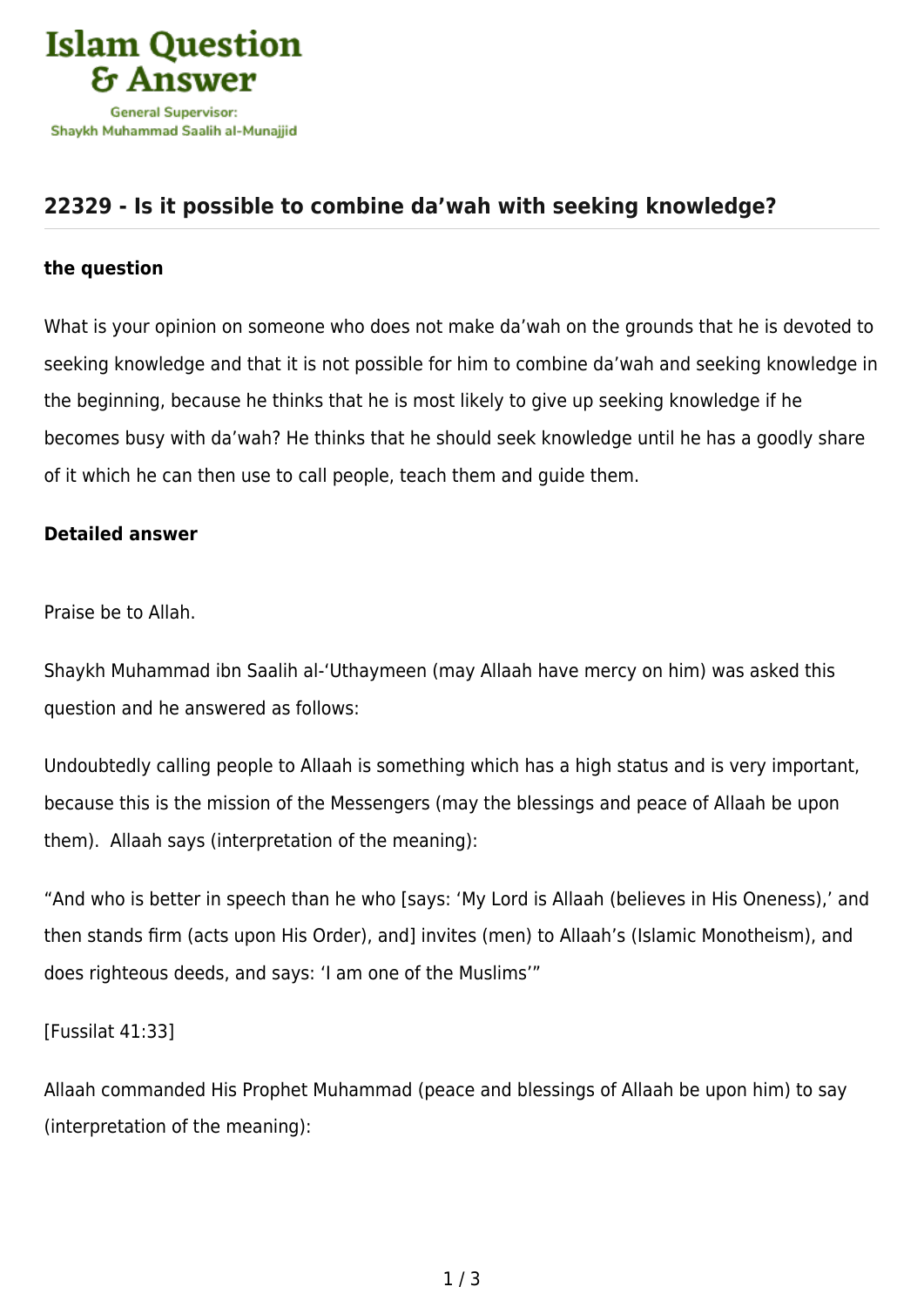

"This is my way; I invite unto Allaah (i.e. to the Oneness of Allaah — Islamic Monotheism) with sure knowledge, I and whosoever follows me (also must invite others to Allaah, i.e. to the Oneness of Allaah — Islamic Monotheism with sure knowledge)"[Yoosuf 12:108]

Of course it is not possible to call people to Allaah without any knowledge, as Allaah says here, "with sure knowledge". How can a person call others to something of which he has no knowledge? Whoever calls people to Allaah without knowledge is saying things about Allaah which he does not know. Knowledge is the first step towards da'wah.

But it is possible to combine knowledge and da'wah from beginning to end. If you cannot combine them, then you should start with (seeking) knowledge, because that is the basis on which da'wah rests. Al-Bukhaari (may Allaah have mercy on him) said in his Saheeh, in the tenth chapter of Kitaab al-'Ilm (the Book of Knowledge), Baab al-'Ilm qabla al-Qawl wa'l-'Aml (Chapter on (acquiring) knowledge before speaking or acting). He quoted as evidence for that the aayah in which Allaah says (interpretation of the meaning):

"So know (O Muhammad) that Laa ilaaha illallaah (none has the right to be worshipped but Allaah), and ask forgiveness for your sin, and also for (the sin of) believing men and believing women. And Allaah knows well your moving about, and your place of rest (in your homes)"[Muhammad 47:19]

He said: so start with knowledge.

Whoever thinks that he cannot combine (seeking) knowledge and da'wah is mistaken, because a person can be learning and can also call his family, neighbours and the people in his town to Allaah whilst he is still learning.

People nowadays are in need – indeed it is essential – of deeply rooted knowledge that will be established in their hearts, based on the sources of sharee'ah. With regard to the superficial knowledge by which a person knows just a little about the issues that he comes across, as the